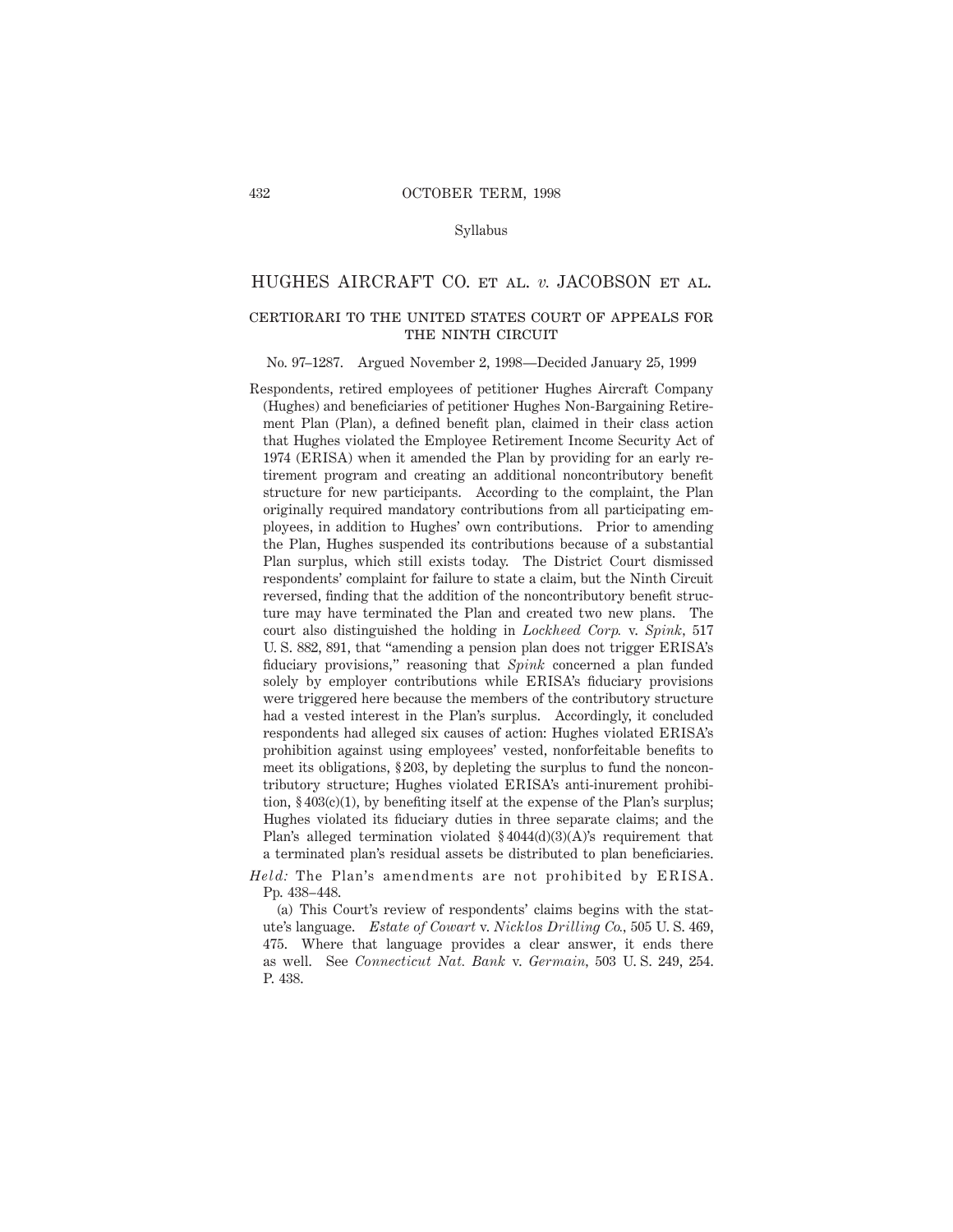#### Syllabus

(b) Respondents' vested-benefits claim fails because the addition of the noncontributory structure did not affect the rights of pre-existing Plan participants. As members of a defined benefit plan, respondents have no interest in the Plan's surplus. While a defined contribution plan member is entitled to whatever assets are dedicated to his individual account, a defined benefit plan member is generally entitled to a fixed periodic payment from an unsegregated pool of assets. The employer funding a defined benefit plan typically bears the entire investment risk and must cover any underfunding. However, the employer may also reduce or suspend his contributions to an overfunded defined benefit plan. Given the employer's obligation to make up any shortfall, no member has a claim to any particular asset that composes a part of the plan's general asset pool. Instead, members have a nonforfeitable right to "accrued benefits," which by statute cannot be reduced below a particular member's contribution amount. Thus, a plan's actual investment experience does not affect members' statutory entitlement but instead reflects the employer's risk. Since a decline in the value of a plan's assets does not alter accrued benefits, members have no entitlement to share in a plan's surplus—even if it is partially attributable to the investment growth of their contributions. Hughes never deprived respondents of their accrued benefits. Thus, ERISA's vesting provision is not implicated. Pp. 438–441.

(c) Hughes also did not violate ERISA's anti-inurement provision, § 403(c)(1), by using surplus assets from the contributory structure for the added noncontributory structure. As its language makes clear, § 403(c)(1) focuses exclusively on whether fund assets were used to pay benefits to plan participants. Respondents neither allege that Hughes used assets for a purpose other than paying plan benefits, nor deny that Hughes satisfied its Plan and ERISA obligations to assure adequate funding for the Plan. ERISA gives an employer broad authority to amend a plan, *Curtiss-Wright Corp.* v. *Schoonejongen,* 514 U. S. 73, 78, and nowhere suggests that an amendment creating a new benefit structure creates a *de facto* second plan if the obligations continue to draw from the same single, unsegregated pool or fund of assets. Pp. 441–443.

(d) Respondents' three fiduciary duty claims are directly foreclosed by *Spink*'s holding that without exception, "[p]lan sponsors who alter the terms of a plan do not fall into the category of fiduciaries." 517 U. S., at 890. *Spink*'s reasoning applies regardless of whether the plan at issue is contributory, noncontributory, or any other type, for the statute's plain language makes no such distinction when defining fiduciary. See ERISA § 404(a). Even assuming that a sham transaction may implicate a fiduciary duty, the incidental benefits Hughes received from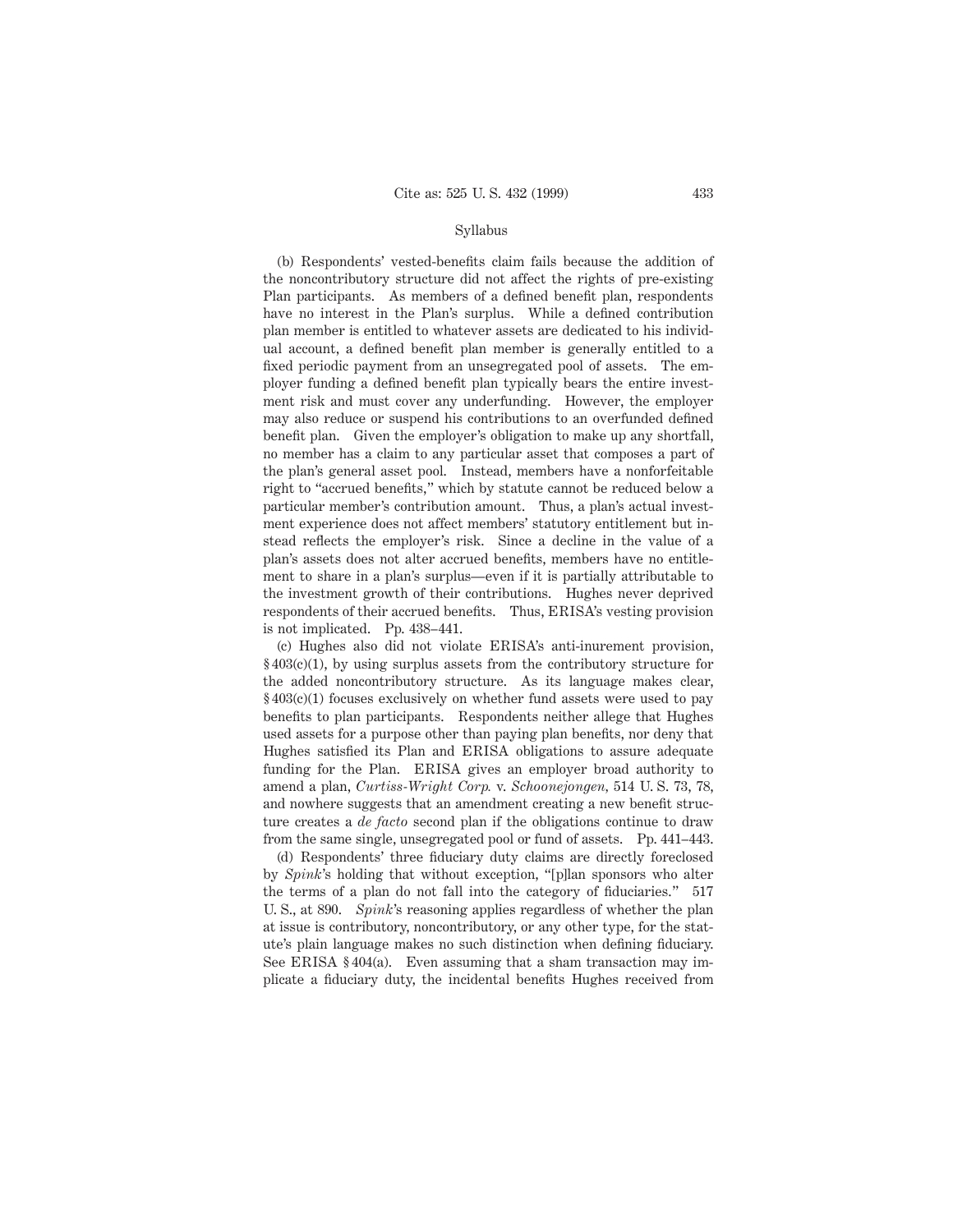#### Syllabus

implementing the noncontributory structure are not impermissible under the statute. Pp. 443–446.

(e) The addition of the noncontributory benefit structure does not require that Hughes be ordered to terminate the Plan. Respondents concede that no voluntary termination has occurred within the meaning of ERISA § 4041(a)(1); and their termination claim cannot be salvaged under the common-law theory of a wasting trust, whose purposes having been accomplished, its continuation would frustrate the settlor's intent. That doctrine appears to be inconsistent with ERISA's termination provisions and thus must give way to the statute. See *Varity Corp.* v. *Howe,* 516 U. S. 489, 497. Assuming that the doctrine might apply in certain circumstances, it is by its own terms inapplicable in this case. The circumstances here—the Plan continues to accept new members and pay benefits, and has thousands of active participants in the contributory benefit structure alone—can in no way be construed to constitute an enfeebled plan whose membership has dwindled to a mere remnant that would no longer benefit from the Plan's administration. Pp. 446–448.

105 F. 3d 1288 and 128 F. 3d 1305, reversed.

Thomas, J., delivered the opinion for a unanimous Court.

*Paul T. Cappuccio* argued the cause for petitioners. With him on the briefs were *Kenneth W. Starr, Richard A. Cordray, Christopher Landau, Marcy J. K. Tiffany, T. Warren Jackson,* and *Robert F. Walker.*

*Lisa Schiavo Blatt* argued the cause for the United States as *amicus curiae* urging reversal. With her on the brief were *Solicitor General Waxman, Deputy Solicitor General Kneedler, Marvin Krislov, James J. Keightley,* and *Stuart L. Brown.*

*Seth Kupferberg* argued the cause for respondents. With him on the brief were *Richard Dorn* and *I. Philip Sipser.*\*

<sup>\*</sup>Briefs of *amici curiae* urging reversal were filed for the ERISA Industry Committee et al. by *Michael S. Horne, John M. Vine,* and *Caroline M. Brown;* and for the Hughes Aircraft Retirees Association et al. by *David E. Gordon.*

Briefs of *amici curiae* urging affirmance were filed for AT&T, RCA, and Boeing Employees by *Norman Zolot* and *Kent Cprek;* and for the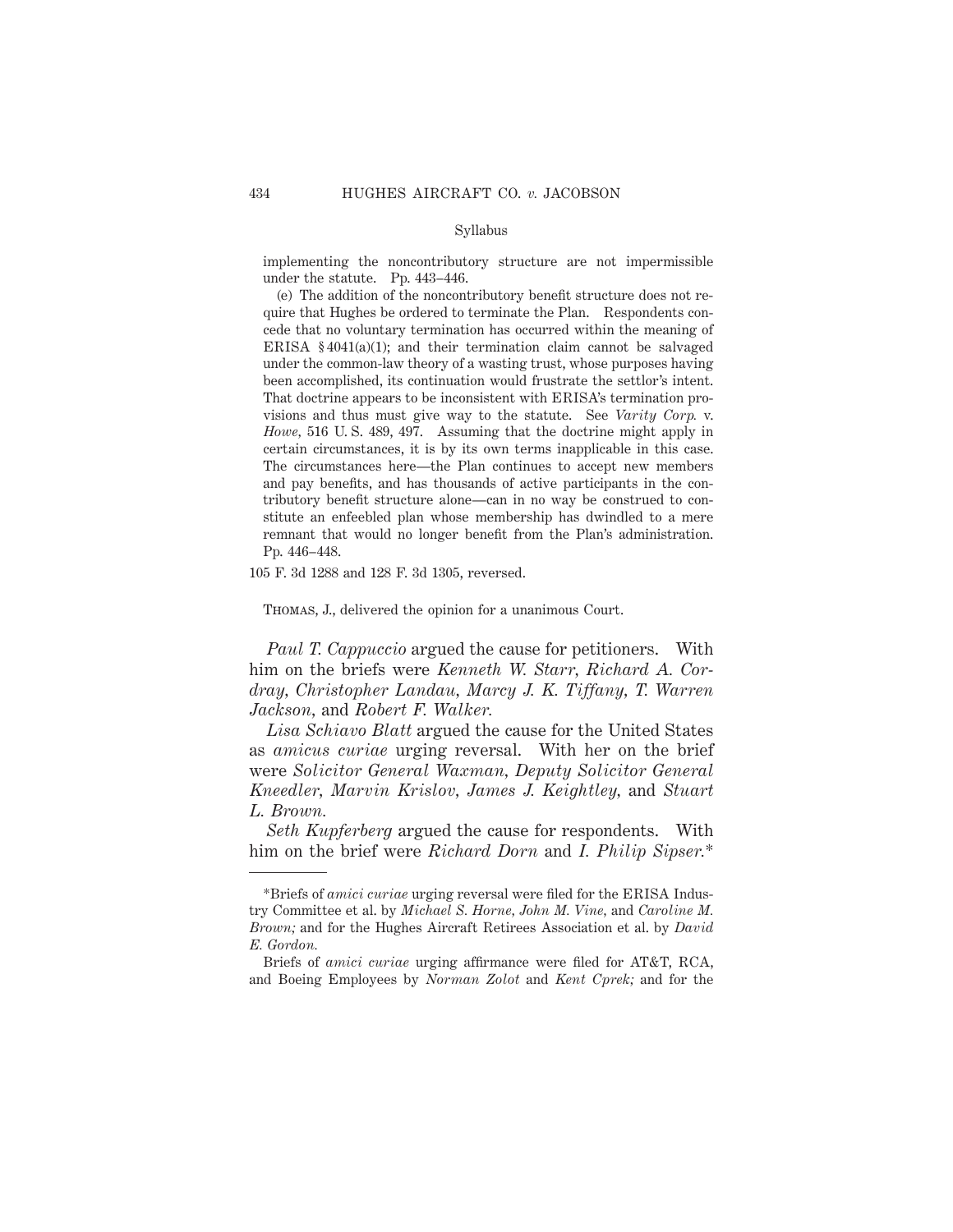Justice Thomas delivered the opinion of the Court.

Five retired beneficiaries of a defined benefit plan, subject to the terms of the Employee Retirement Income Security Act of 1974 (ERISA), 88 Stat. 832, as amended, 29 U. S. C. § 1001 *et seq.,* filed a class action lawsuit against their former employer, Hughes Aircraft Company (Hughes), and the Hughes Non-Bargaining Retirement Plan (Plan). They claim that Hughes violated ERISA by amending the Plan to provide for an early retirement program and a noncontributory benefit structure. The Ninth Circuit held that ERISA may prohibit these amendments. We reverse.

I

According to the complaint, Hughes has provided the Plan for its employees since 1955. Prior to 1991, the Plan required mandatory contributions from all participating employees, in addition to any contributions made by Hughes.1 Section 3.1 of the Plan defines Hughes' funding obligations:

"The cost of Benefits under the Plan, to the extent not provided by contributions of Participants . . . shall be provided by contributions of [Hughes] not less than in such amounts, and at such times, as the Plan Enrolled Actuary shall certify to be necessary, to fund Benefits under the Plan . . . ."

In addition, § 3.2 provides that Hughes' contributions shall not fall below the "amount necessary to maintain the quali-

National Employment Lawyers Association by *Stephen R. Bruce, Jeffrey Lewis,* and *Paula A. Brantner.*

*Mary Ellen Signorille* and *Melvin Radowitz* filed a brief for the American Association of Retired Persons as *amicus curiae.*

<sup>&</sup>lt;sup>1</sup>This arrangement is commonly referred to as "contributory," as compared to a plan whose members do not make contributions, which is commonly referred to as "noncontributory." See generally S. Bruce, Pension Claims 22 (2d ed. 1993). But a contributory plan should not be confused with a "defined contribution plan" as defined by ERISA § 3(34), 29 U. S. C. § 1002(34).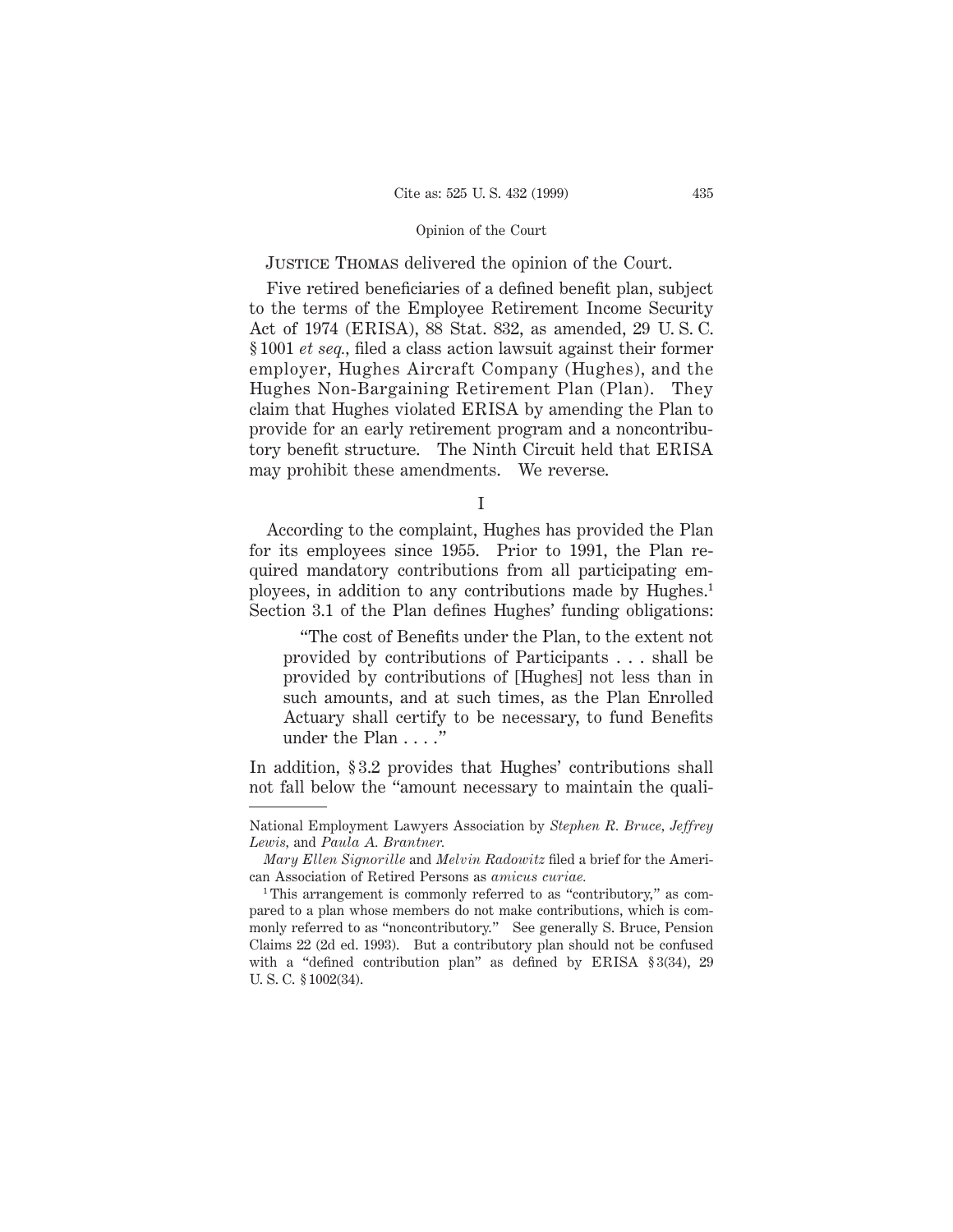fied status of the Plan . . . and to comply with all applicable legal requirements." But § 6.2 of the Plan gives Hughes "the right to suspend its contributions to the Plan at any time," so long as doing so does not "create an 'accumulated funding deficiency'" under ERISA.<sup>2</sup>

By 1986, as a result of employer and employee contributions and investment growth, the Plan's assets exceeded the actuarial or present value of accrued benefits by almost \$1 billion. In light of this Plan surplus, Hughes suspended its contributions in 1987, which it has not resumed. Pursuant to the terms of the Plan, the employee contribution requirement remains operational.

Two amendments Hughes made to the Plan are the subject of the present litigation. In 1989, Hughes established an early retirement program that provided significant additional retirement benefits to certain eligible active employees. Subsequently, Hughes again amended the Plan to provide that, effective January 1, 1991, new participants could not contribute to the Plan, and would thereby receive fewer benefits. Existing members could continue to contribute or opt to be treated as new participants. The Plan obligations created by these amendments constitute the only use of the Plan's assets other than paying the pre-existing obligations under the original contributory benefit structure. The Plan's assets substantially exceed the minimum amount needed to fund all current and future defined benefits.

In January 1992, respondents filed this class action on behalf of all Plan participants who had contributed to the Plan and who are or may become eligible to receive benefits des-

<sup>2</sup> ERISA defines "accumulated funding deficiency" as

<sup>&</sup>quot;the excess of the total charges to the funding standard account for all plan years (beginning with the first plan year to which this part applies) over the total credits to such account for such years or, if less, the excess of the total charges to the alternative minimum funding standard account for such plan years over the total credits to such account for such years." § 302(a)(2), 29 U. S. C. § 1082(a)(2).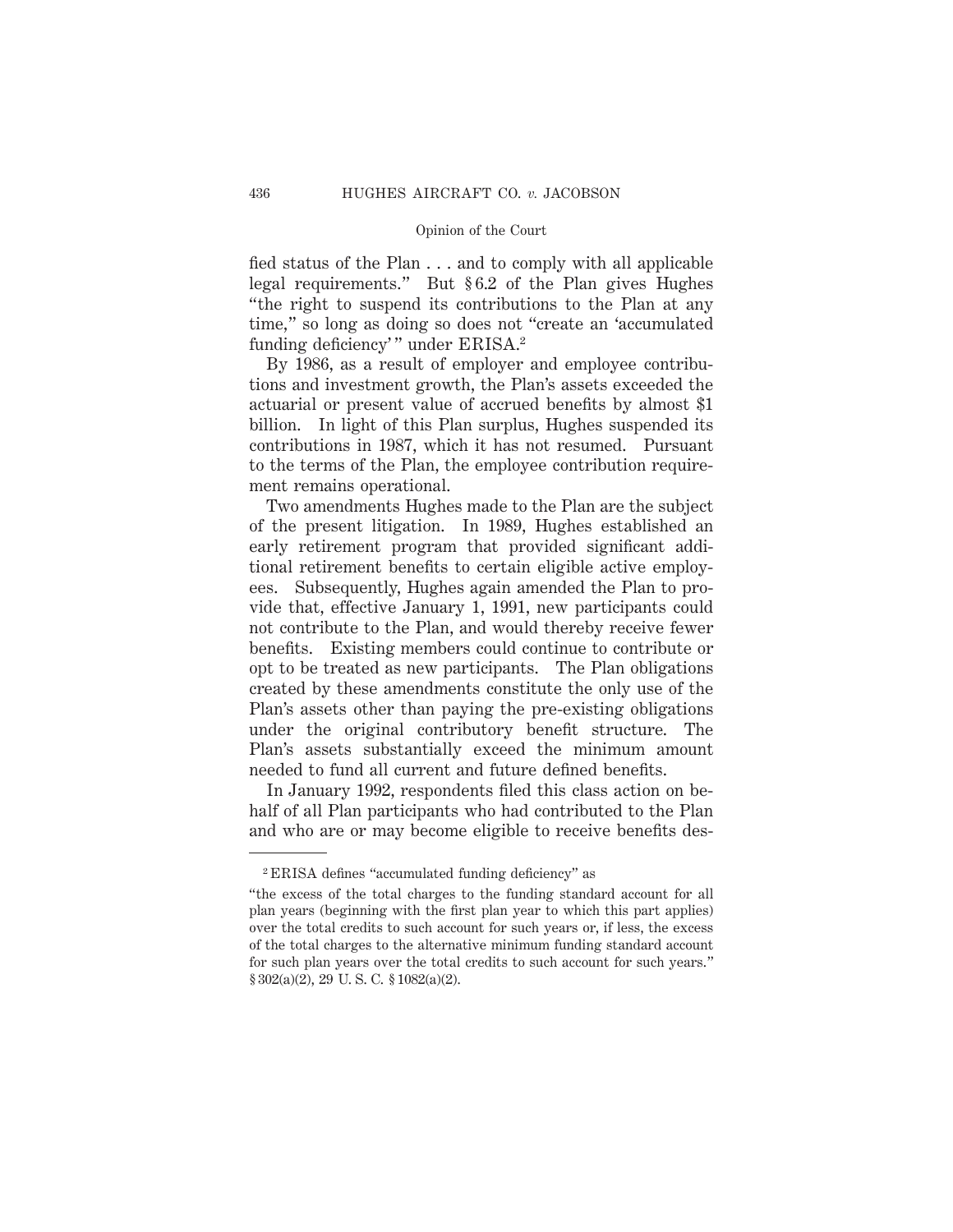ignated for contributing participants. The District Court granted Hughes' motion to dismiss the complaint for failure to state a claim. A divided panel of the Ninth Circuit reversed. 105 F. 3d 1288 (1997), amended, 128 F. 3d 1305 (1998). The majority concluded that the 1991 amendment may have terminated the Plan and created two plans: one consisting of pre-existing members and the other consisting of new participants. Distinguishing *Lockheed Corp.* v. *Spink,* 517 U. S. 882 (1996), as concerning a plan funded solely by *employer* contributions, the majority held that the act of amending the Plan triggered ERISA's fiduciary provisions. The majority also thought that the employees who were members of the contributory structure had a vested interest in the Plan's surplus.

Accordingly, the Court of Appeals concluded that respondents had alleged six causes of action in their complaint. Specifically, respondents claimed that Hughes had violated ERISA's prohibition against using employees' vested, nonforfeitable benefits to meet its obligations by depleting the surplus to fund the noncontributory structure. § 203, 29 U. S. C. § 1053(a). They further argued that Hughes had violated ERISA's anti-inurement prohibition, § 403(c)(1), 29 U. S. C.  $$1103(c)(1)$ , by benefiting itself at the expense of the Plan's surplus. Respondents also alleged that Hughes had breached its fiduciary duties under ERISA in three ways: amending the Plan in 1989 to fund a program outside of the Plan's purposes violated  $§404(a)(1)(D)$ , 29 U.S.C. § 1104(a)(1)(D); amending the Plan in 1991 to create the noncontributory structure violated  $§406(a)(1)(D)$ , 29 U.S.C. § 1106(a)(1)(D); and using the surplus assets to fund noncontributory benefits for those who had never contributed to the Plan violated § 404, 29 U. S. C. § 1104. Finally, respondents claimed that the alleged termination of the Plan had violated  $$4044(d)(3)(A), 29$  U.S.C.  $$1344(d)(3)(A),$  which requires that residual assets in a terminated plan be distributed to its beneficiaries.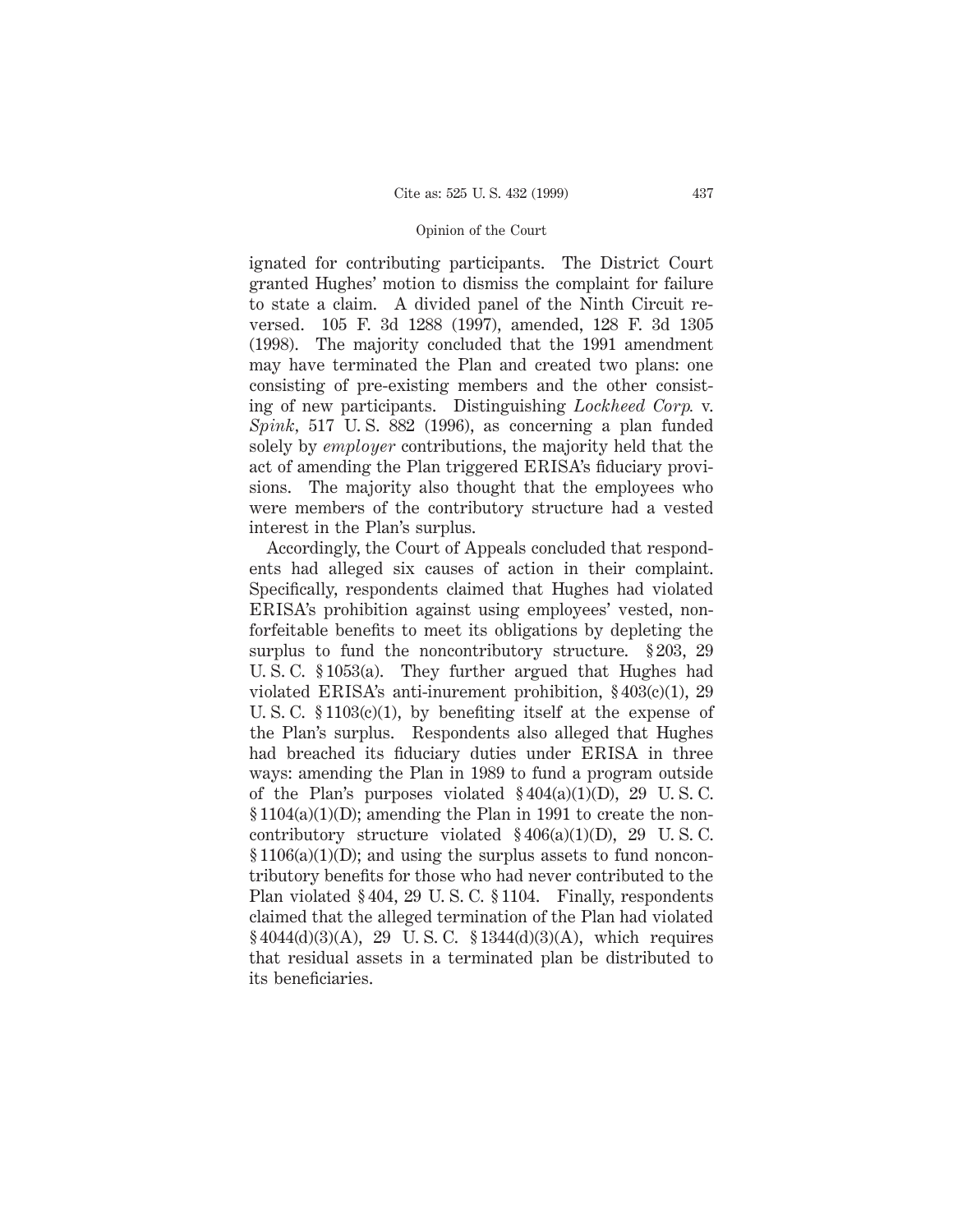The dissenting judge concluded that the District Court properly dismissed the complaint. He reasoned that an amendment to a pre-existing plan does not affect the availability of the plan's pool of assets for funding pre-existing obligations and cannot be characterized as a termination; interpreted *Spink* to stand for the proposition that the act of amending a plan does not trigger fiduciary duties; and observed that employees who contribute to a defined benefit plan do not have an interest in that plan's surplus.

The majority's decision is in tension with our decision in *Spink,* where we held that "the act of amending a pension plan does not trigger ERISA's fiduciary provisions," 517 U. S., at 891, and with other Circuits' decisions. See, *e. g., Brillinger* v. *General Elec. Co.,* 130 F. 3d 61 (CA2 1997), cert. pending, No. 97–1834; *American Flint Glass Workers Union* v. *Beaumont Glass Co.,* 62 F. 3d 574 (CA3 1995); *Malia* v. *General Elec. Co.,* 23 F. 3d 828 (CA3), cert. denied, 513 U. S. 956 (1994); *Johnson* v. *Georgia-Pacific Corp.,* 19 F. 3d 1184 (CA7 1994); *Phillips* v. *Bebber,* 914 F. 2d 31 (CA4 1990) *(per curiam)*. We granted certiorari, 523 U. S. 1093 (1998), and now reverse.

II

Our review of the six claims recognized by the Ninth Circuit requires us to interpret a number of ERISA's provisions. As in any case of statutory construction, our analysis begins with "the language of the statute." *Estate of Cowart* v. *Nicklos Drilling Co.,* 505 U. S. 469, 475 (1992). And where the statutory language provides a clear answer, it ends there as well. See *Connecticut Nat. Bank* v. *Germain,* 503 U. S. 249, 254 (1992).

# A

Respondents' vested-benefits and anti-inurement claims proceed on the erroneous assumption that they had an interest in the Plan's surplus, which, with respect to the antiinurement claim, was used exclusively to benefit Hughes.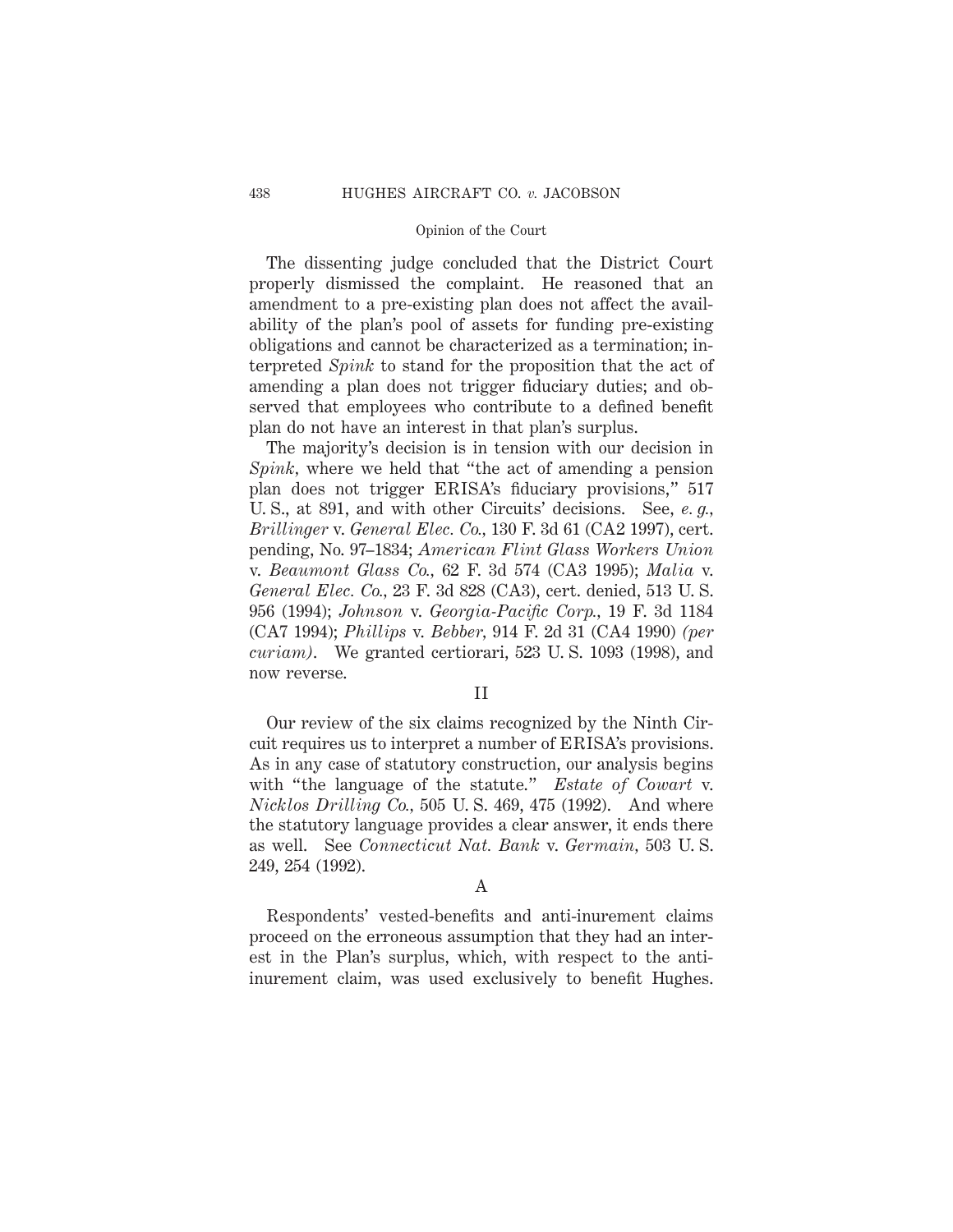These claims fail because the 1991 amendment did not affect the rights of pre-existing Plan participants and Hughes did not use the surplus for its own benefit.

To understand why respondents have no interest in the Plan's surplus, it is essential to recognize the difference between defined contribution plans and defined benefit plans, such as Hughes'. A defined contribution plan is one where employees and employers may contribute to the plan, and " 'the employer's contribution is fixed and the employee receives whatever level of benefits the amount contributed on his behalf will provide.'" *Nachman Corp.* v. *Pension Benefit Guaranty Corporation,* 446 U. S. 359, 364, n. 5 (1980) (quoting *Alabama Power Co.* v. *Davis,* 431 U. S. 581, 593, n. 18 (1977)). A defined contribution plan "provides for an individual account for each participant and for benefits based solely upon the amount contributed to the participant's account." ERISA § 3(34); 29 U. S. C. § 1002(34). "[U]nder such plans, by definition, there can never be an insufficiency of funds in the plan to cover promised benefits," *Nachman, supra,* at 364, n. 5, since each beneficiary is entitled to whatever assets are dedicated to his individual account.

A defined benefit plan, on the other hand, consists of a general pool of assets rather than individual dedicated accounts. Such a plan, "as its name implies, is one where the employee, upon retirement, is entitled to a fixed periodic payment." *Commissioner* v. *Keystone Consol. Industries, Inc.,* 508 U. S. 152, 154 (1993); see also *Mead Corp.* v. *Tilley,* 490 U. S. 714, 717 (1989); ERISA § 3(35), 29 U. S. C. § 1002(35). The asset pool may be funded by employer or employee contributions, or a combination of both. See ERISA  $\S 204(c)$ ; 29 U.S.C.  $\S 1054(c)$ . But the employer typically bears the entire investment risk and—short of the consequences of plan termination—must cover any underfunding as the result of a shortfall that may occur from the plan's investments. See *Connolly* v. *Pension Benefit Guaranty Corporation,* 475 U. S. 211, 232 (1986) (O'Connor, J., concur-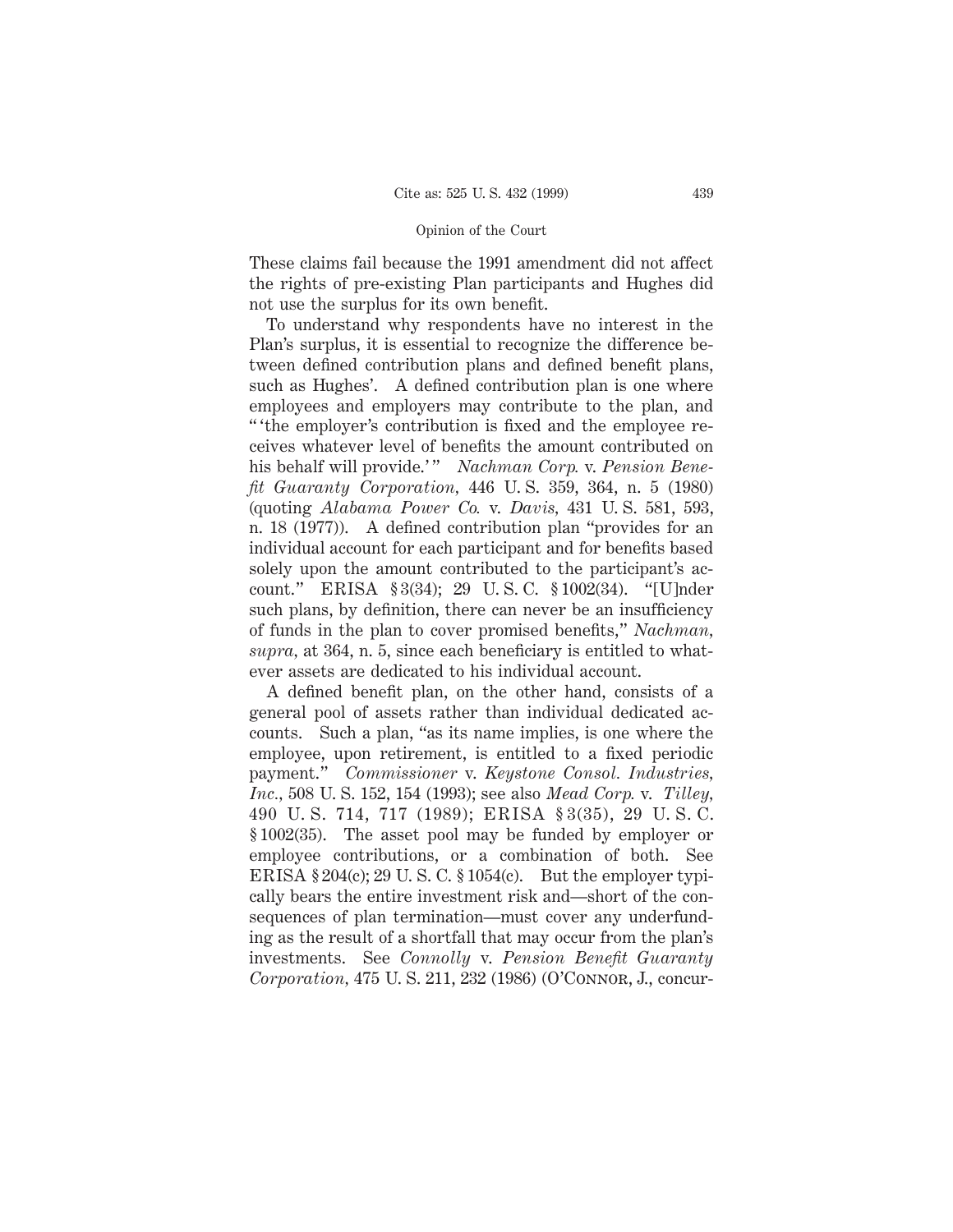ring); 2 J. Mamorsky, Employee Benefits Law § 8.04 (1998). Conversely, if the defined benefit plan is overfunded, the employer may reduce or suspend his contributions. See *Nachman, supra,* at 363–364, n. 5 (quoting *Alabama Power Co., supra,* at 593, n. 18) (noting that " 'the employer's contribution is adjusted to whatever level is necessary'" to provide the defined benefits).

The structure of a defined benefit plan reflects the risk borne by the employer. Given the employer's obligation to make up any shortfall, no plan member has a claim to any particular asset that composes a part of the plan's general asset pool. Instead, members have a right to a certain defined level of benefits, known as "accrued benefits." That term, for purposes of a defined benefit plan, is defined as "the individual's accrued benefit determined under the plan [and ordinarily is] expressed in the form of an annual benefit commencing at normal retirement age." ERISA § 3(23)(A), 29 U. S. C.  $$1002(23)(A).$ <sup>3</sup> In order to prevent a subsequent downward adjustment in benefits below a member's contribution amount, a defined benefit plan participant has a nonforfeitable right to the greater of (1) the benefits provided under the plan or (2) an amount derived from the employee's accumulated contributions, determined using an interest rate fixed by statute. See  $$204(c)(2)(B)$ , 29 U.S.C.  $$1054(c)(2)(B);$  see also  $$3(23)(A), 29$  U.S.C.  $$1002(23)(A);$  $$204(c)(2)(C), 29$  U.S.C.  $$1054(c)(2)(C)$ . Given this accumulated contribution floor, plan members generally have a nonforfeitable right only to their "accrued benefit," so that a plan's actual investment experience does not affect their statutory entitlement. Since a decline in the value of a plan's assets does not alter accrued benefits, members similarly have no entitlement to share in a plan's surplus—even

<sup>3</sup> By contrast, an "accrued benefit" for purposes of defined contribution plans means "the balance of the individual's account." ERISA § 3(23)(B), 29 U. S. C. § 1002(23)(B).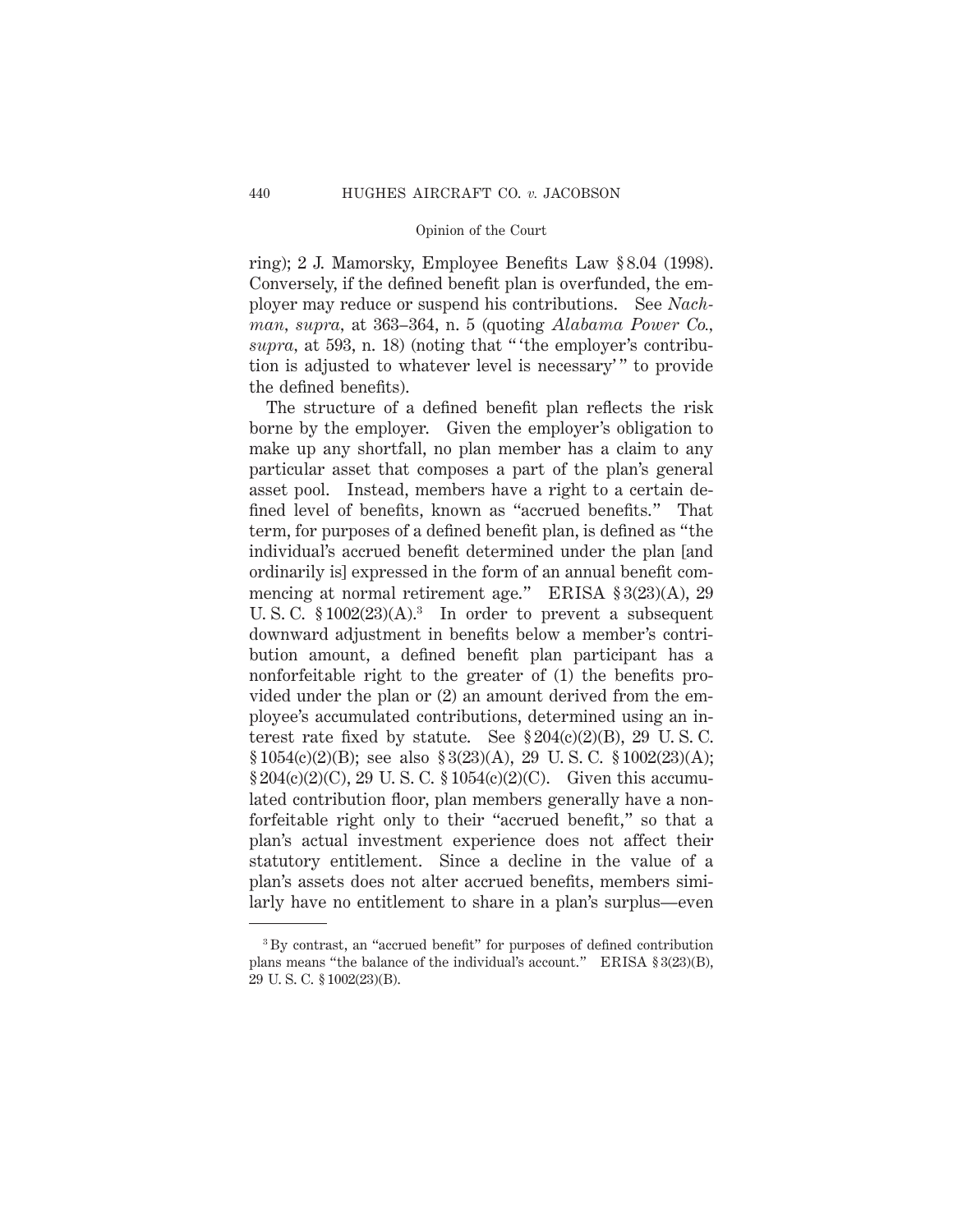if it is partially attributable to the investment growth of their contributions.

Therefore, Hughes could not have violated ERISA's vesting requirements by using assets from the surplus attributable to the employees' contributions to fund the noncontributory structure. ERISA's vesting requirement is met "if an employee's rights in his accrued benefit derived from his own contributions are nonforfeitable," assuming that such are not limited to a certain percentage of benefits depending on the employee's years of service.  $\S\S 203(a)(1)–(2)$ , 29 U.S.C.  $\S$ [053(a)(1)–(2). The vesting provision "sets the minimum level of benefits an employee must receive after accruing specified years of service." *Teamsters* v. *Daniel,* 439 U. S. 551, 569 (1979). Otherwise, the "level of benefits" is determined by "the private parties, not the Government." *Alessi* v. *Raybestos-Manhattan, Inc.,* 451 U. S. 504, 511 (1981). Hence, this provision does not concern items such as a return on investment that fall outside of the definition of "accrued benefit." ERISA §§ 3(23)(A), 203(a); 29 U. S. C. §§ 1002(23)(A), 1053(a). Assuming that an employee's minimum accrued benefit is provided, this section is not implicated. Hughes never deprived respondents of their accrued benefits. Indeed, when it implemented the noncontributory structure, Hughes permitted the Plan's existing participants to switch into the new structure. Since respondents do not allege that Hughes has ever withdrawn accrued benefits or otherwise nonforfeitable interests from the pre-existing members, this vesting claim is meritless.

Respondents further contend that, even if they have no interest in the Plan's assets, the creation of the new contributory structure permitted Hughes to use assets from the surplus attributable to employer *and* employee contributions for its sole and exclusive benefit, in violation of ERISA's antiinurement provision. This section provides, in relevant part: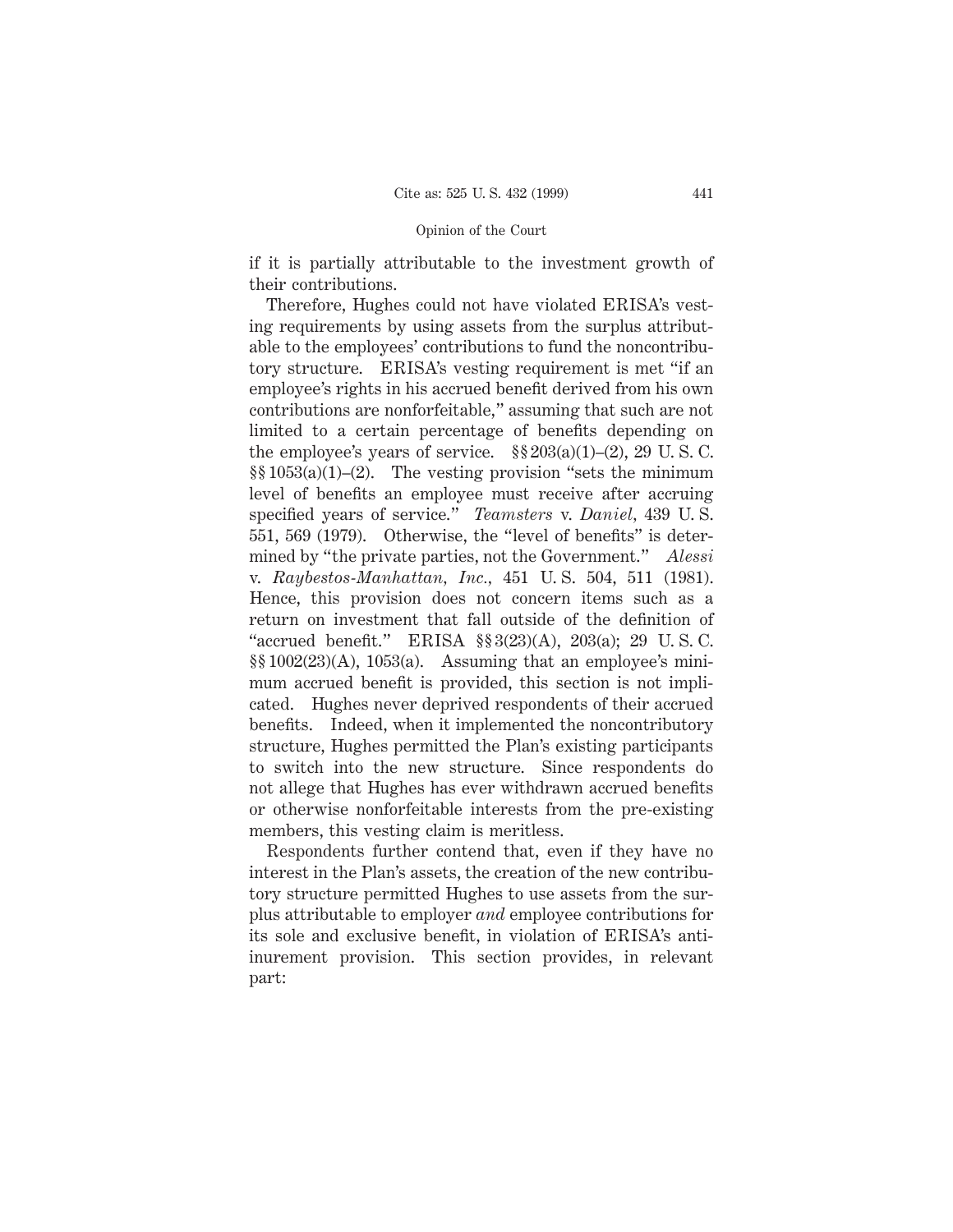"[T]he assets of a plan [except as otherwise provided in the statute] shall never inure to the benefit of any employer and shall be held for the exclusive purposes of providing benefits to participants in the plan and their beneficiaries and defraying reasonable expenses of administering the plan."  $§ 403(c)(1); 29 U. S. C.$  $$1103(c)(1).$ 

As the language makes clear, the section focuses exclusively on whether fund assets were used to pay pension benefits to plan participants, without distinguishing either between benefits for new and old employees under one or more benefit structures of the same plan, or between assets that make up a plan's surplus as opposed to those needed to fund the plan's benefits. Respondents do not dispute that Hughes used fund assets for the sole purpose of paying pension benefits to Plan participants. Furthermore, at all times, Hughes satisfied its continuing obligation under the provisions of the Plan and ERISA to assure that the Plan was adequately funded. See Plan § 6.2; ERISA § 302, 29 U. S. C. § 1082. In other words, Hughes did not act impermissibly by using surplus assets from the contributory structure to add the noncontributory structure to the Plan. The act of amending a pre-existing plan cannot as a matter of law create two *de facto* plans if the obligations (both preamendment and postamendment) continue to draw from the same single, unsegregated pool or fund of assets. ERISA provides an employer with broad authority to amend a plan, see *Curtiss-Wright Corp.* v. *Schoonejongen,* 514 U. S. 73, 78 (1995), and nowhere suggests that an amendment creating a new benefit structure also creates a second plan.<sup>4</sup> Because only one plan ex-

<sup>4</sup> Our conclusion is consistent with other Government pronouncements in this area. For example, the Internal Revenue Service has promulgated a treasury regulation that provides, for income tax purposes, a pension plan will not fail to be a "single plan" merely because the "plan has several distinct benefit structures." Treas. Reg.  $\S 1.414(1) - 1(b)(1)(i)$ , 26 CFR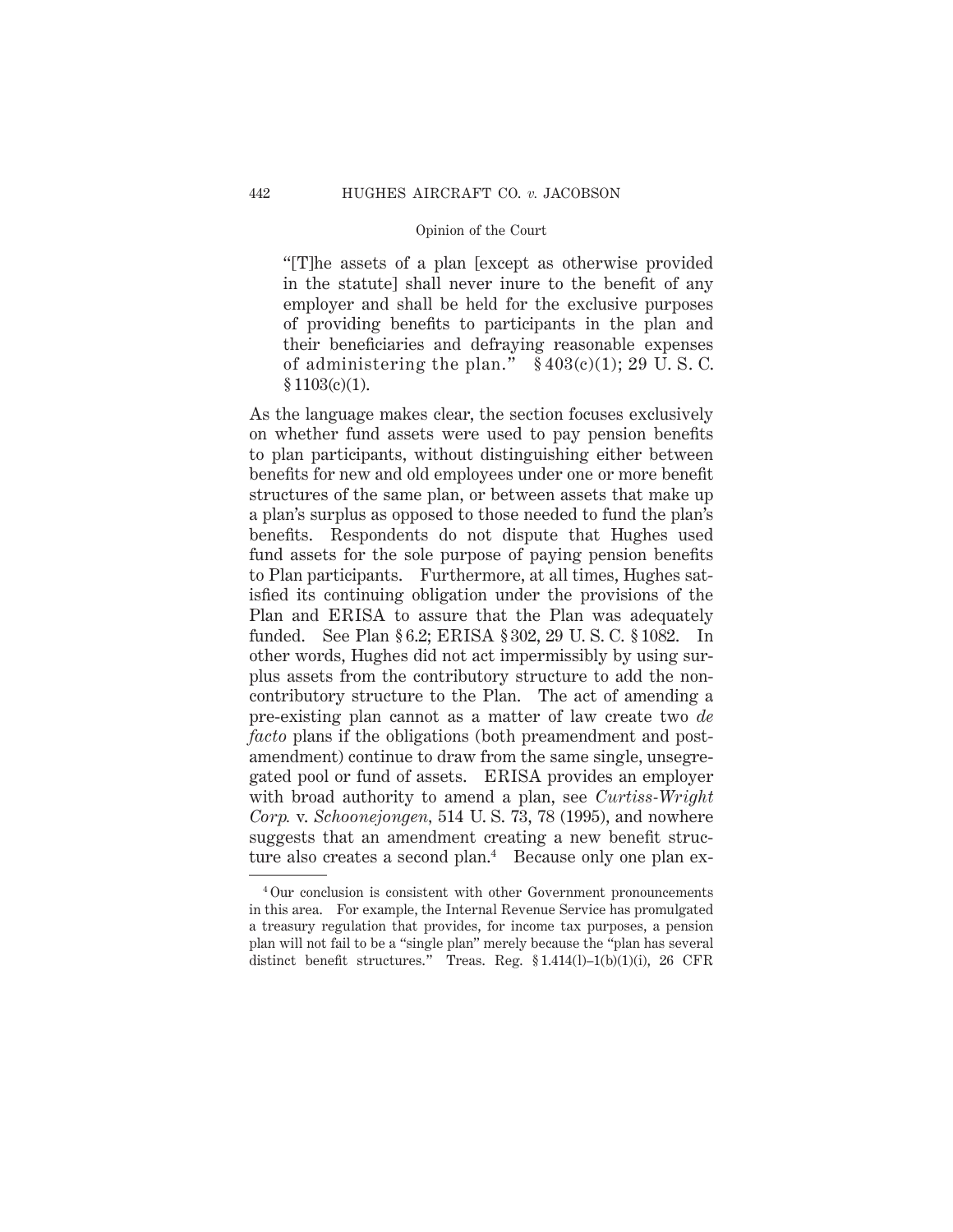ists and respondents do not allege that Hughes used any of the assets for a purpose other than to pay its obligations to the Plan's beneficiaries, Hughes could not have violated the anti-inurement provision under ERISA  $§\,403(c)(1)$ .

B

Each of respondents' fiduciary duty claims must fail because ERISA's fiduciary provisions are inapplicable to the amendments. This conclusion follows from our decision in *Spink,* where we considered whether amending a plan to require the conditioning of benefit payments under an early retirement program on the participants' release of employment-related claims was a prohibited transaction under ERISA  $§$ 406(a). 517 U.S., at 885. We explained:

"Plan sponsors who alter the terms of a plan do not fall into the category of fiduciaries. As we said with respect to the amendment of welfare benefit plans, '[e]mployers or other plan sponsors are generally free under ERISA, for any reason at any time, to adopt, modify, or terminate welfare plans.' When employers undertake those actions, they do not act as fiduciaries, but are analogous to the settlors of a trust." *Id.,* at 890 (quoting *Curtiss-Wright, supra,* at 78 (citations omitted)).

We made clear in *Spink* that our reasoning applied both to "pension benefit plans" and "welfare benefit plans," since "[t]he definition of fiduciary makes no distinction between persons exercising authority over" these different types of plans. 517 U. S., at 890–891. Our conclusion applies with equal force to persons exercising authority over a contribu-

 $§ 1.414(1) - 1(b)(1)(i)$  (1998). It further provides that "[a] plan is a 'single plan' if and only if, on an ongoing basis, all of the plan assets are available to pay benefits to employees who are covered by the plan." *Ibid.;* see also 29 CFR § 2520.102–4 (1998) ("[A]n employee benefit plan may provide different benefits for various classes of participants and beneficiaries").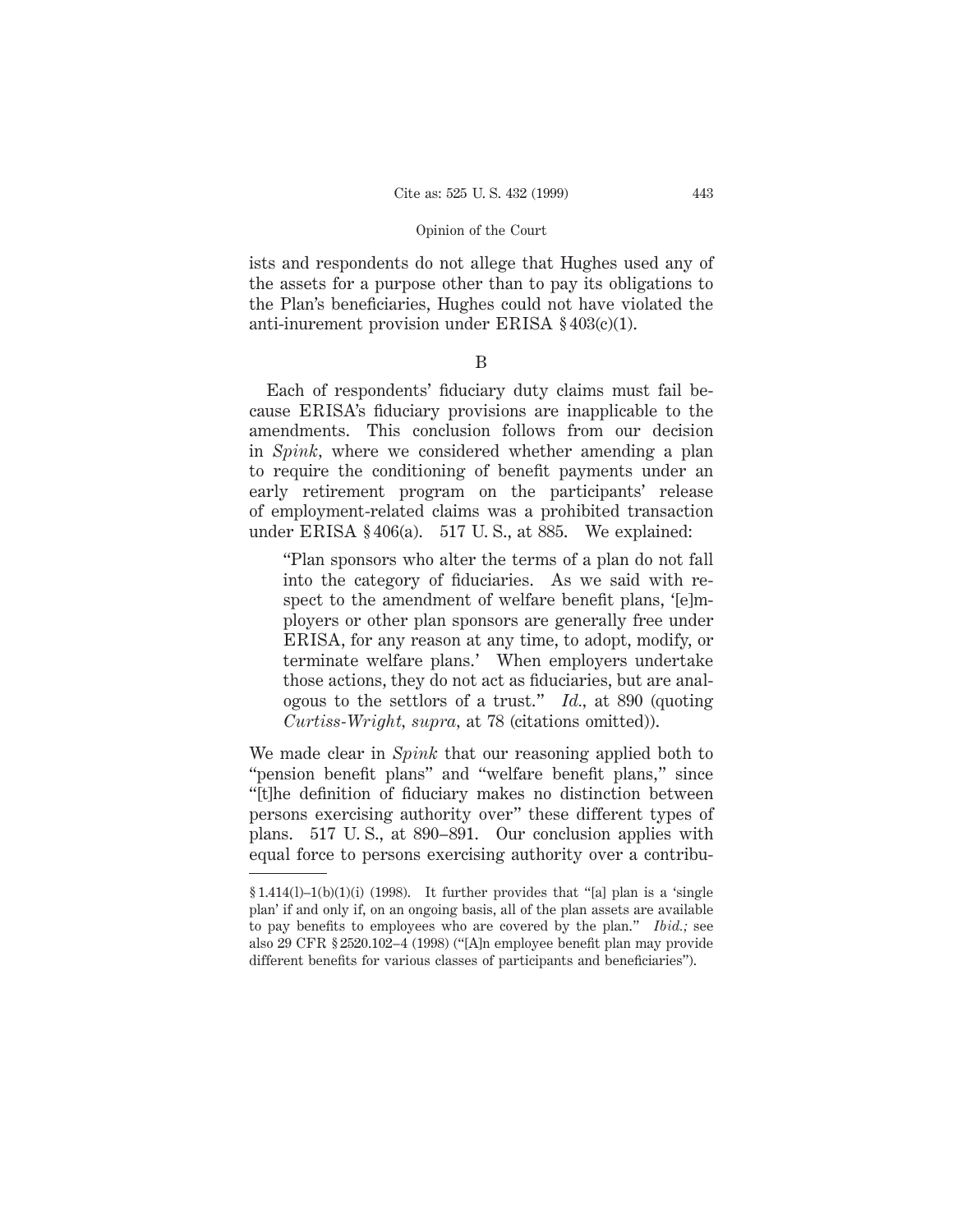tory plan, a noncontributory plan, or any other type of plan. Our holding did not turn, as the Court of Appeals below thought, on the type of plan being amended for the simple reason that the plain language of the statute defining fiduciary makes no distinction. See *id.,* at 891; ERISA § 404(a), 29 U. S. C. § 1104(a) (specifying duties of a "fiduciary . . . with respect to a plan"). Rather, it turned on whether the employer's act of amending its plan constituted an exercise of fiduciary duty. In *Spink,* we concluded it did not. 517 U. S., at 891.

The same act of amending here also does not constitute the action of a fiduciary, although Hughes' Plan happens to be one to which employees contribute. In general, an employer's decision to amend a pension plan concerns the composition or design of the plan itself and does not implicate the employer's fiduciary duties which consist of such actions as the administration of the plan's assets. See *id.,* at 890. ERISA's fiduciary duty requirement simply is not implicated where Hughes, acting as the Plan's settlor, makes a decision regarding the form or structure of the Plan such as who is entitled to receive Plan benefits and in what amounts, or how such benefits are calculated. See *Shaw* v. *Delta Air Lines, Inc.,* 463 U. S. 85, 91 (1983) (describing how ERISA does not mandate that "employers provide any particular benefits, and does not itself proscribe discrimination in the provision of employee benefits"). $5$  A settlor's powers include the ability to add a new benefit structure to an existing plan. Re-

<sup>5</sup> Respondents suggest that they may be regarded as cosettlors because they have contributed to the Plan's corpus. However, merely making contributions does not make one akin to a settlor who is responsible for creating the plan. See generally G. Bogert, Law of Trusts and Trustees § 1, p. 4 (rev. 2d ed. 1984) ("The settlor of a trust is the person who intentionally causes it to come into existence" (footnote omitted; emphasis deleted)). Certainly, respondents do not contend that they are responsible for the creation of the Plan.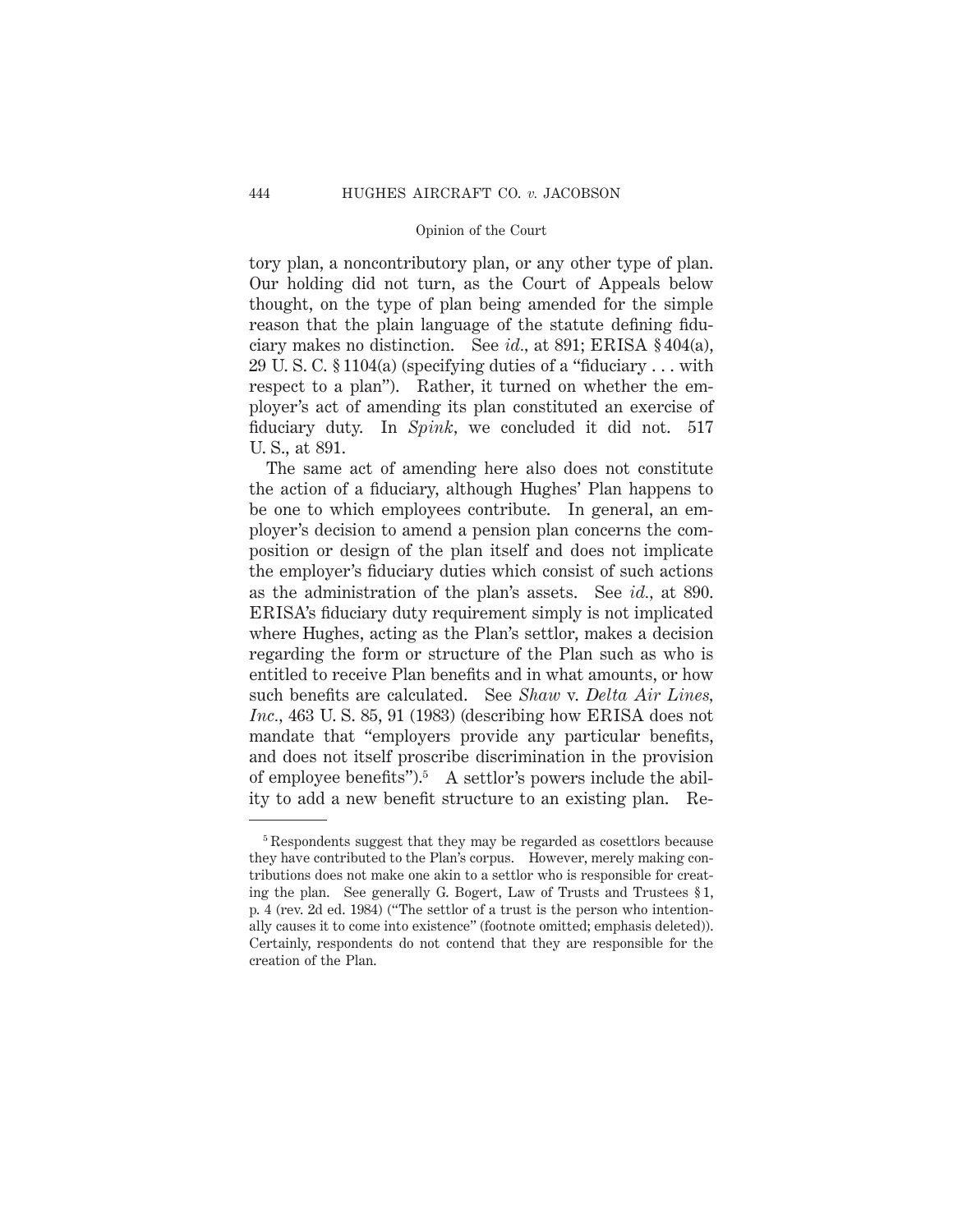spondents' three fiduciary duty claims are directly foreclosed by *Spink*'s holding that, without exception, "[p]lan sponsors who alter the terms of a plan do not fall into the category of fiduciaries." 517 U. S., at 890.

Respondents attempt to circumvent this conclusion by arguing that the amendments amounted to a sham transaction. Specifically, respondents argue that Hughes—by effectively increasing certain employees' wages through either providing increased retirement incentives or including those employees in the Plan's noncontributory structure—reduced its labor costs by spending down the Plan's surplus to cover its own obligations. In *Spink,* we noted in passing that if a transaction constituted "merely a sham transaction, meant to disguise an otherwise unlawful transfer of assets to a party in interest,... that might present a different question." *Id.*, at 895, n. 8. Even assuming that a sham transaction may implicate a fiduciary duty, the incidental benefits conferred upon Hughes when it amended the Plan are not impermissible under the statute. It is irrelevant whether Hughes received lower labor costs or other such incidental benefits from implementing the noncontributory structure under the 1991 amendment. As we noted in *Spink:*

"[A]mong the 'incidental' and thus legitimate benefits that a plan sponsor may receive from the operation of a pension plan are attracting and retaining employees, paying deferred compensation, settling or avoiding strikes, providing increased compensation without increasing wages, increasing employee turnover, and reducing the likelihood of lawsuits by encouraging employees who would otherwise have been laid off to depart voluntarily." *Id.,* at 893–894 (citation omitted).

Receipt of these types of benefits no more constitutes a breach of fiduciary duties than they would constitute improper inurement or otherwise violate ERISA. To find that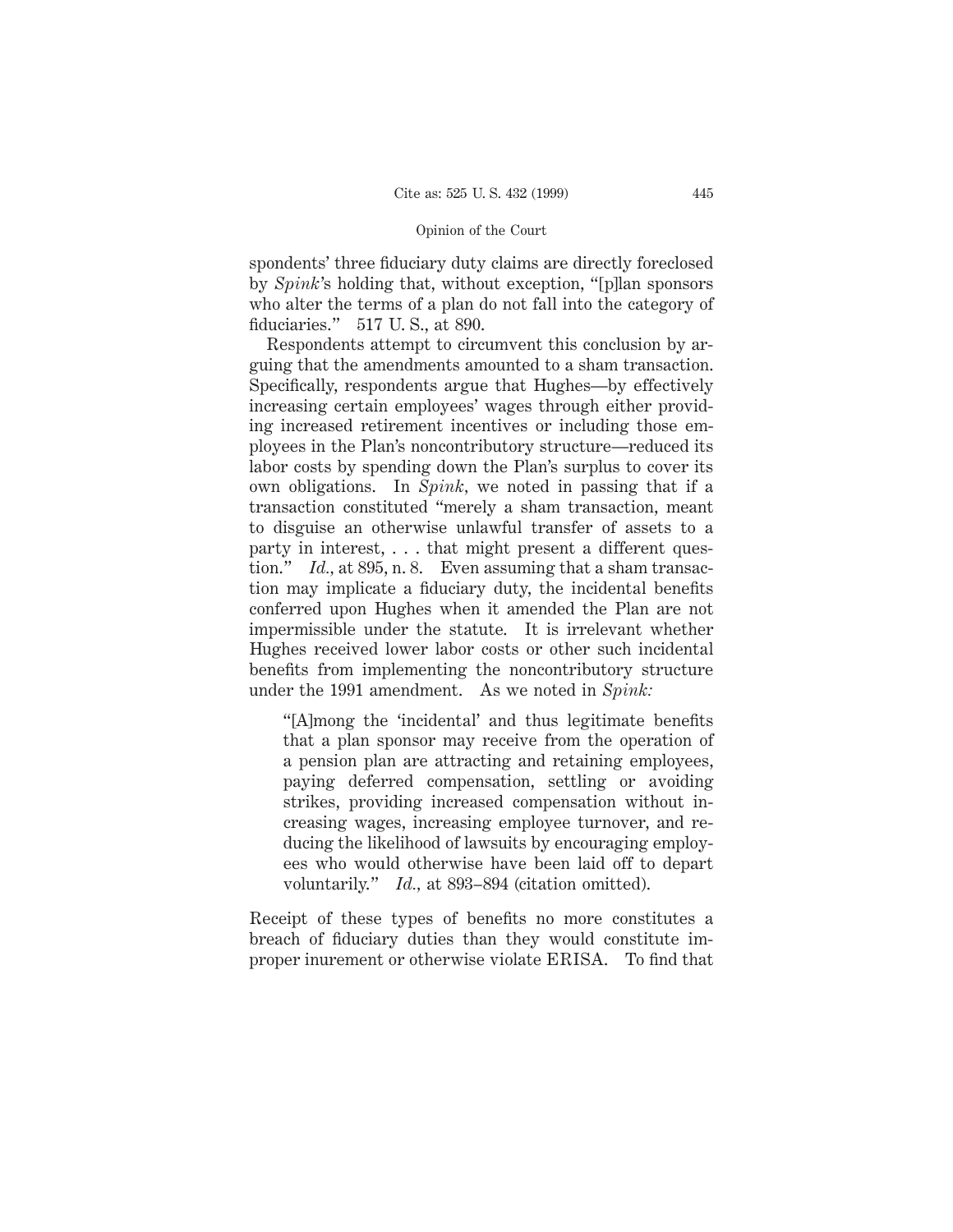such benefits somehow violated the statute would forestall employers' efforts to implement a pension plan. ERISA, by and large, is concerned with "ensur[ing] that employees will not be left emptyhanded once employers have guaranteed them certain benefits," *id.,* at 887, not with depriving employers of benefits incidental thereto. In sum, respondents have failed to show that Hughes labored under fiduciary duties or engaged in a sham transaction.

 $\mathcal{C}$ 

Finally, respondents allege that the 1991 amendment requires a court to order petitioners to terminate the Plan. ERISA itself plainly spells out the circumstances under which a plan terminates. In a section entitled, "[e]xclusive means of plan termination," the statute provides:

"Except in the case of a termination for which proceedings are otherwise instituted by the [Pension Benefit Guaranty Corporation] as provided in section 1342 of this title, a single-employer plan may be terminated only in a standard termination under subsection (b) of this section or a distress termination under subsection (c) of this section."  $§ 4041(a)(1)$ , as set forth in 29 U.S.C.  $§ 1341(a)(1).$ 

Subsections (b) and (c) concern the two ways by which an employer may voluntarily terminate a plan. See 29 U. S. C. §§ 1341(b) and (c); see also *Pension Benefit Guaranty Corporation* v. *LTV Corp.,* 496 U. S. 633, 638–639 (1990). Based on the language of the statute, these means constitute the sole avenues for voluntary termination. See *Germain,* 503 U. S., at 254 (explaining that Congress "says in a statute what it means and means in a statute what it says there").

Respondents concede that no voluntary termination has occurred, but nevertheless contend that the 1991 amendment worked an effective termination based on the common-law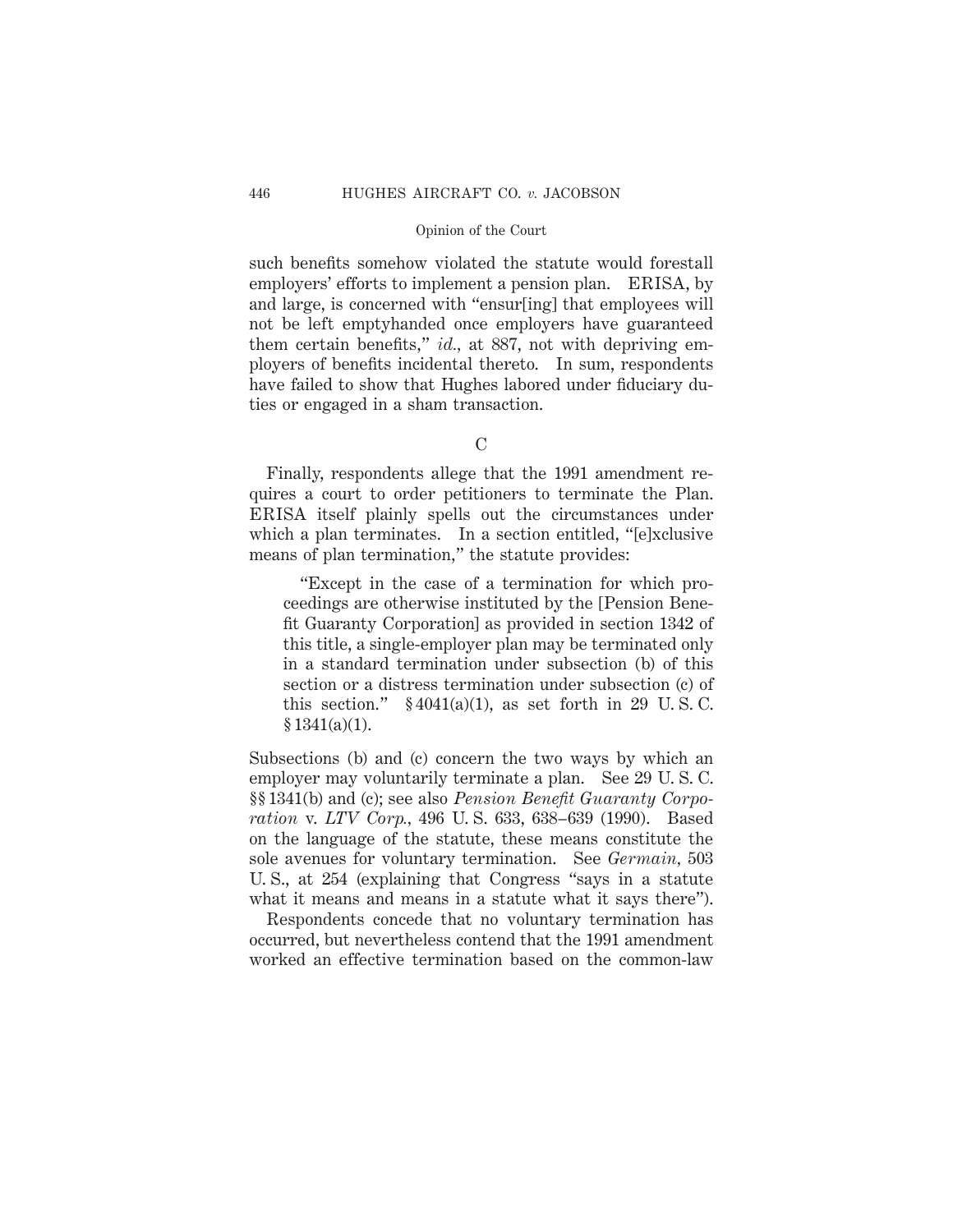theory of a wasting trust. Under common law, a wasting trust is a trust whose purposes have been accomplished, such that the continuation of the trust would frustrate the settlor's intent. See generally 4 A. Scott, Law of Trusts §§ 334, 337, 337.8 (4th ed. 1989); G. Bogert, Law of Trusts and Trustees §§ 1002, 1007 (2d rev. ed. 1983). This claim also fails.

As an initial matter, because ERISA is a "comprehensive and reticulated statute," *Nachman,* 446 U. S., at 361, and is "enormously complex and detailed," *Mertens* v. *Hewitt Associates,* 508 U. S. 248, 262 (1993), it should not be supplemented by extratextual remedies, such as the common-law doctrines advocated by respondents. See *Guidry* v. *Sheet Metal Workers Nat. Pension Fund,* 493 U. S. 365, 376 (1990) (explaining that, "[a]s a general matter, courts should be loath to announce equitable exceptions to legislative requirements or prohibitions that are unqualified by the statutory text"). Although trust law may offer a "starting point" for analysis in some situations, it must give way if it is inconsistent with "the language of the statute, its structure, or its purposes." *Varity Corp.* v. *Howe,* 516 U. S. 489, 497 (1996). Application of the wasting trust doctrine in this context would appear to be inconsistent with the language of ERISA's termination provisions.

Even assuming that the wasting trust doctrine might apply in certain circumstances—an extremely doubtful proposition—it is by its own terms inapplicable here. As respondents concede, since the date of the 1991 amendment, the Plan has been accepting new members and paying all the promised benefits to eligible Plan participants. Furthermore, thousands of active participants in the contributory benefit structure continue to accrue benefits. Simply put, these circumstances can in no way be construed to constitute an enfeebled plan whose membership has dwindled to a mere remnant that would no longer benefit from the Plan's admin-